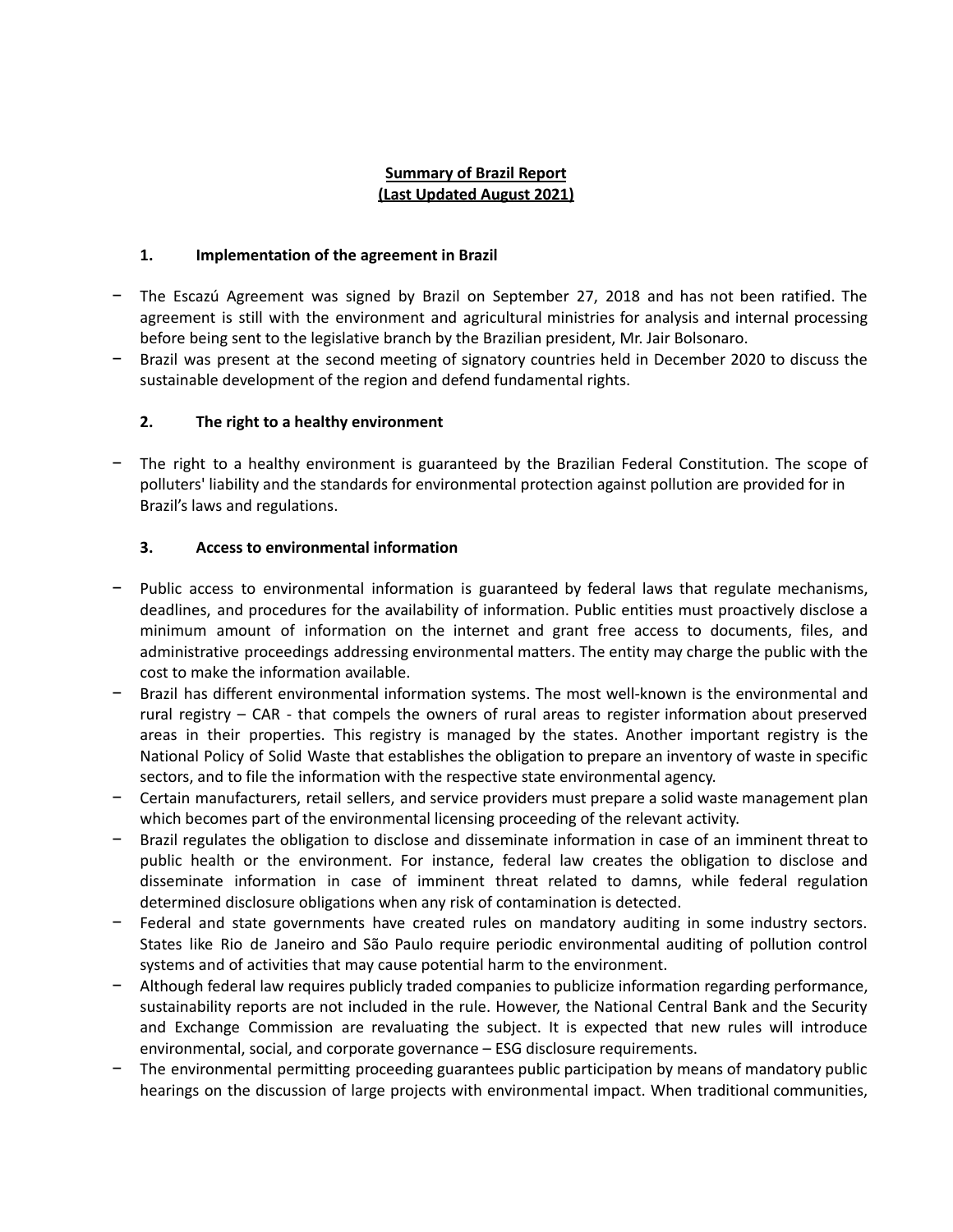indigenous and tribal peoples are involved, the ILO Convention No. 169 must be applied. These consultations must be undertaken with the objective of achieving an agreement regarding environmental issues.

- Regulation establishes that the environmental impact assessment must be available to the public before public hearings. Additionally, all information that is part of the environmental permitting process is considered public information and must be made available if anyone requests it.
- The constitution guarantees specific rights to indigenous people, and federal law has created the governmental indigenous protection agency, the National Indigenous Foundation (FUNAI). FUNAI is responsible for promoting studies on identification, delimitation, demarcation, land title regularization, and registration of lands traditionally occupied by indigenous people, for monitoring and inspecting indigenous lands, and for coordinating and implementing protection policies for isolated indigenous communities.

## **4. Access to justice in environmental matters;**

- The Brazilian legislation, represented by the civil and criminal procedural codes, provides the substantive and procedural due process of law.
- Federal and State District Attorneys, the Public Defendant's Office, Environmental Protection Agencies, and Brazilian registered nongovernmental organizations have standing to sue for environmental damages in public civil lawsuits. Administrative and criminal sanctions are defined by specific legislation and shall be applied independently from civil reparations. The law imposes severe criminal sanctions on individuals and legal entities that contribute to environmental damage, including officers, controllers, management boards, managers, and employees of said legal entities.
- The constitution guarantees full legal assistance by the public defendant's office, free of charge, to those who can prove they do not have sufficient resources. The Public Defendant's Office also has the legal prerogative of filing public civil actions for the collective defense of vulnerable citizens.
- − Brazil promotes alternative dispute mechanisms, including the environmental conciliation hearing, which allows the defendant to negotiate with the public authorities about imposition of the fine or request that the fine be converted into environmental preservation services, unless the environmental damages have caused human loss of life.

#### **5. Protection of environmental defenders**

- − Brazil has adopted measures for the protection of the rights of human rights defenders in environmental matters, having ratified multiple international instruments on the topic and developed guidelines for companies to promulgate their own human rights policies.
- The Federal and State District Attorney Offices have specialized offices focused on the promotion of citizenship and human dignity in defense of constitutional rights. In States that are historically more susceptible to human rights violations, the DA's Office works closely with companies in order to avoid any human rights violations. Brazil also has state councils for the protection of human rights defenders.
- The State of Pará, with the highest number of deaths of environmental defenders, has a program that offers protection to human rights defenders, including indigenous people, who are threatened with death. There are approximately 58 individuals currently protected under state law.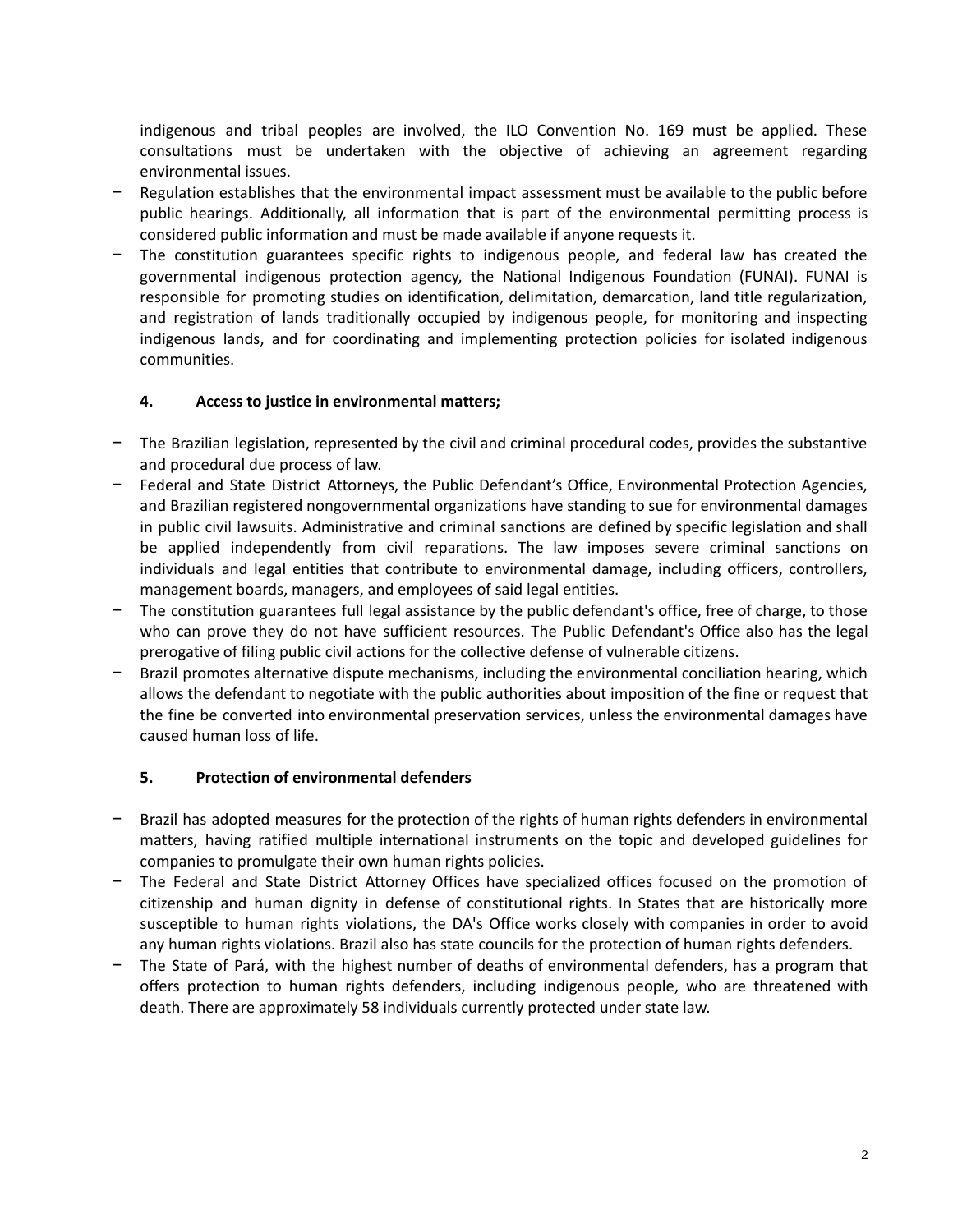#### Memorandum

|              | <b>PRIVILEGED AND CONFIDENTIAL</b>               |
|--------------|--------------------------------------------------|
| <b>Date:</b> | 27 July 2021                                     |
| To:          | Cyrus R. Vance Center for International Justice. |
| Re:          | Escazú Agreement.                                |

The main purpose of this document is to provide information about the implementation of environmental national laws involving the Escazú Agreement ("Agreement").

This document has been prepared following the template provided by the Cyrus R. Vance Center for International Justice, which includes the main provisions of the Agreement.

The Agreement was signed by Brazil in 2018, but it was not ratified by the Brazilian National Congress yet. This means that the Agreement was not incorporated in the country's legislation. Nonetheless, Brazil has a broad environmental legislation, which includes some of the principles and goals foreseen by the Escazú Agreement.

#### **1) Legal basis**

The main normative sources used for the preparation of the report are the following<sup>1</sup>:

- a. Brazilian Federal Constitution of 1988.
- b. American Convention on Human Rights.
- c. Federal Law No. 5,371/1967 Establishes the governmental indigenous protection agency.
- d. Federal Law No. 7,347/85 Establishes public civil action for liability for damage caused to the environment.
- e. Federal Law No. 4,717/1965 Establishes popular action for liability for damage caused to the environment.
- f. Federal Law No. 12,527/2011 Transparency and Access to Public Information.
- g. Federal Law No. 10,650/2003 Access to Environmental information.
- h. Federal Law No. 9,605/1998 Establishes criminal and administrative liability for damage to the Environment.
- i. Federal Law No. 12,651/2012 Establishes the National Forestry Code

<sup>1</sup> All federal legislation mentioned and can be accessed at the website: https://www.gov.br/planalto/pt-br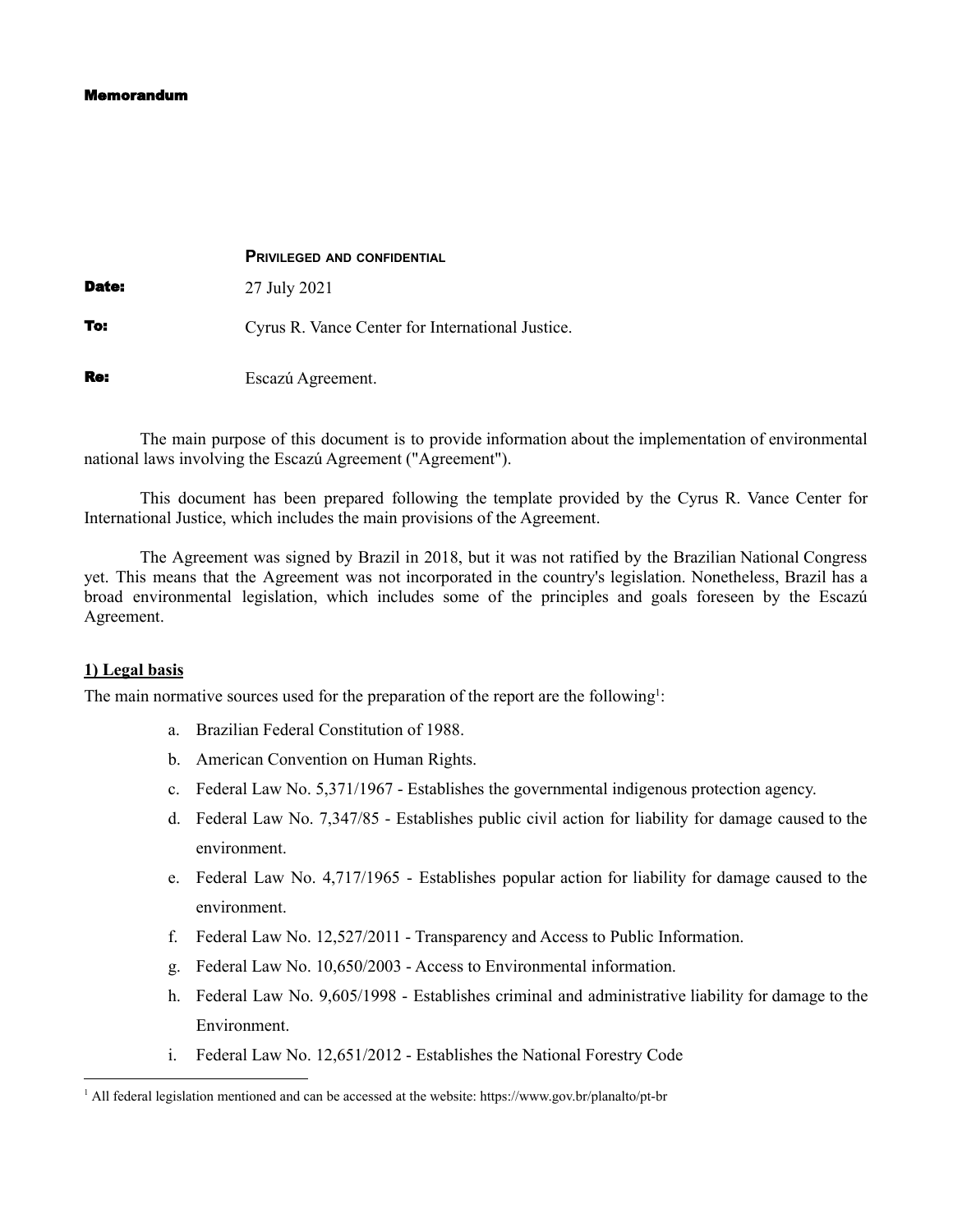- j. Federal Law No. 12,3342010 Establishes the National Policy of Damn Safety
- k. Federal Law No. 12,305/2010 Establishes the National Policy of Solid Waste
- l. Federal Law No. 11,284/2006 Establishes proceedings for the management of public forests by private companies
- m. Federal Law No 12,527/2011 Access to Public Information
- n. Federal Decree No. 10,088/2019 Ratifies ILO Convention No. 169.
- o. ILO Convention No. 169 Convention regarding indigenous and tribal people.
- p. Federal Decree No. 6,514/2008 Regulates Federal Law No. 9,605/98.
- q. Federal Decree No. 9,760/2019 Establishes Federal Environmental Administrative Proceedings.
- r. Federal Decree No. 9,571/2018 Establishes guidelines to companies to develop their own human rights policies
- s. Pará State Law No. 8,444/2016 Establishes protection to Human Rights Defenders<sup>2</sup>.
- t. CONAMA's Resolution No. 01/1986 Establishes guidelines to environment impact assessment.
- u. CONAMA's Resolution No. 09/1987 Establishes guidelines to public hearings during environment assessment.
- v. CONAMA's Resolution No. 494/2020 Authorize public hearings through videoconferencing.
- w. CONAMA's Resolution No. 420/2009 Establishes guidelines for the management of contaminated areas.
- x. CONAMA's Resolution No. 306/02 (altered by Resolution No. 381/06) Establishes minimum requirements for environmental audits.
- y. Environmental Ministerial Ordinance No. 280/2020 Establishes the obligation of a Transportation Manifest of Industrial Waste (*MTR - Manifesto de Transporte de Resíduos*)

#### **2) Analysis**

Right to a healthy environment

Guarantee the right to a healthy environmental in the Constitution

<sup>2</sup> Available in: https://www.pge.pa.gov.br/sites/default/files/repositorio/2016/lo8444.pdf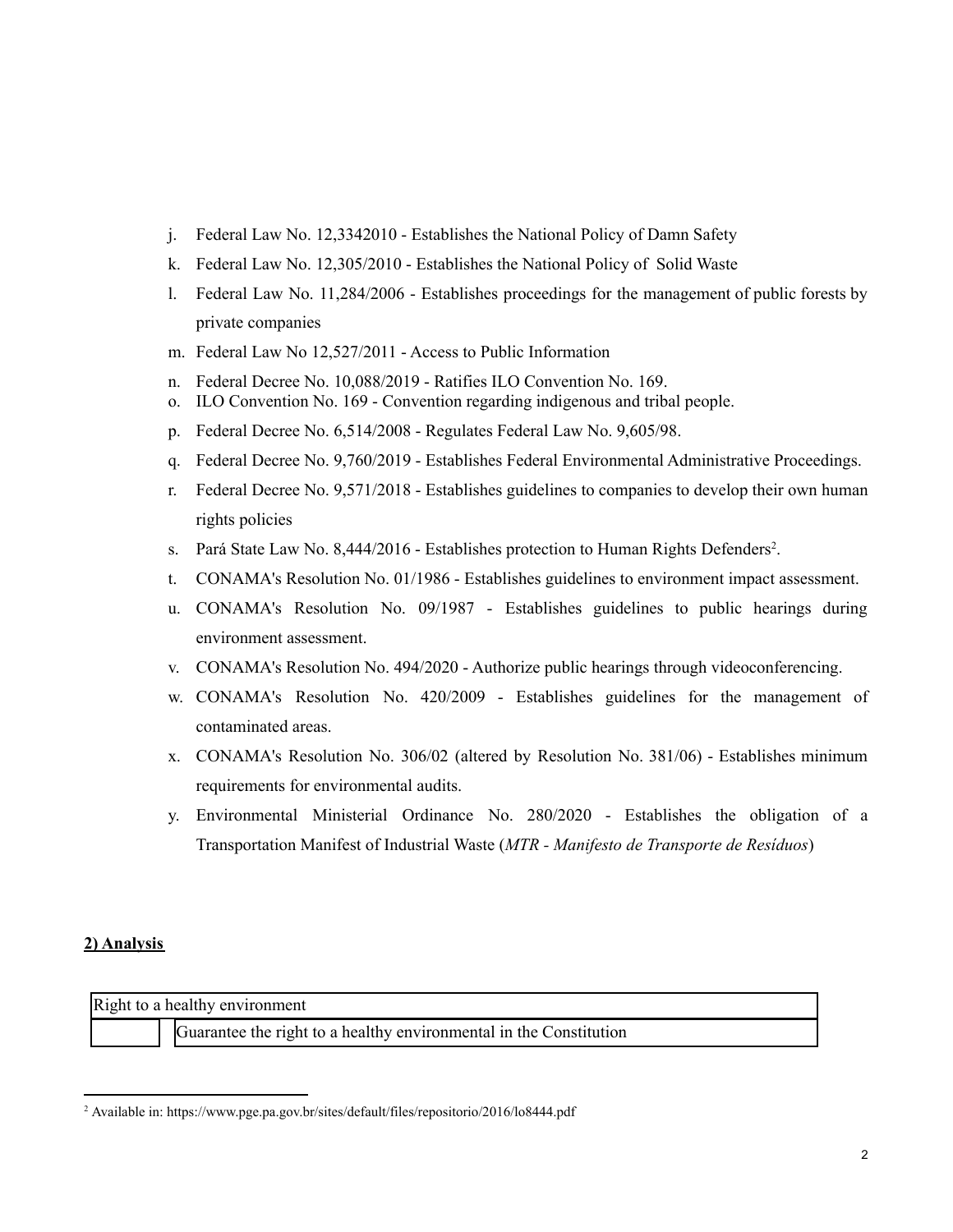|              | The right to a healthy environment is guaranteed by the Article 225 of the Brazilian Federal<br>Constitution: Article 225. All have the right to an ecologically balanced environment, which<br>is an asset of common use and essential to a healthy quality of life, and both the Government<br>and the community shall have the duty to defend and preserve it for present and future<br>generations.<br>Environmental protection is reflected in the Federal Constitution and in federal, state and<br>municipal legislation, international treaties, and provisions of MERCOSUR. <sup>19</sup> The scope of<br>polluters' liability and the standards for environmental protection against pollution are, in<br>some cases, at a level comparable with those of developed nations. Some states, including<br>Sao Paulo, have established supplemental rules and standards that provide even greater                                                                                                                                                                                                                                                                                                                                                                                                                                                                               |
|--------------|---------------------------------------------------------------------------------------------------------------------------------------------------------------------------------------------------------------------------------------------------------------------------------------------------------------------------------------------------------------------------------------------------------------------------------------------------------------------------------------------------------------------------------------------------------------------------------------------------------------------------------------------------------------------------------------------------------------------------------------------------------------------------------------------------------------------------------------------------------------------------------------------------------------------------------------------------------------------------------------------------------------------------------------------------------------------------------------------------------------------------------------------------------------------------------------------------------------------------------------------------------------------------------------------------------------------------------------------------------------------------------------|
|              | protection.<br>Right of access to environmental information                                                                                                                                                                                                                                                                                                                                                                                                                                                                                                                                                                                                                                                                                                                                                                                                                                                                                                                                                                                                                                                                                                                                                                                                                                                                                                                           |
|              |                                                                                                                                                                                                                                                                                                                                                                                                                                                                                                                                                                                                                                                                                                                                                                                                                                                                                                                                                                                                                                                                                                                                                                                                                                                                                                                                                                                       |
| $ 01\rangle$ | Ensure the right to public access to environmental information and define procedure for such<br>access.                                                                                                                                                                                                                                                                                                                                                                                                                                                                                                                                                                                                                                                                                                                                                                                                                                                                                                                                                                                                                                                                                                                                                                                                                                                                               |
|              | Public access to existing data and information held by the entities that are part of the<br>National Environmental System is regulated by Federal Law No. 10,650/2003. It determines<br>that Public Administration must grant documents, files and administrative processes<br>addressing environmental matters (through the payment of the amount spent by the<br>government to make the information available) especially those relating to: I - environmental<br>quality; II - policies, plans and programs that could potentially cause environmental impact;<br>III - monitoring and auditing results on pollution control systems and potentially polluting<br>activities; IV - accidents, risk situations or environmental emergencies; V - emissions of<br>liquid and gaseous effluents and production of solid residues; VI - toxic and dangerous<br>substances; VII - biological diversity; and VIII - genetically modified organisms. Federal<br>Law No. 12,527/2011 also classifies access to public information as a fundamental principle.<br>It also defines mechanisms, deadlines and procedures for the availability of information and<br>determines that public entities must proactively disclose a minimum amount of information<br>through the internet. We set out below a list containing some examples of public databases<br>from the Brazilian government: |
|              | 1. Brazilian Institute of Environment and Renewable Natural Resources (IBAMA): Database<br>of environmental licenses, aerial images, information on embargoed areas for<br>non-compliance with current environmental legislation, authorizations<br>for forest<br>exploitation; the data is separated by municipality/state and the type of product to be<br>explored with its area and volume.                                                                                                                                                                                                                                                                                                                                                                                                                                                                                                                                                                                                                                                                                                                                                                                                                                                                                                                                                                                       |
|              | 2. Brazilian Institute of Geography and Statistics (IBGE): Database of soil irregularities,<br>biomes, landslide susceptibility, marine coastal system, soil type with the extension in km <sup>2</sup><br>and vegetation.                                                                                                                                                                                                                                                                                                                                                                                                                                                                                                                                                                                                                                                                                                                                                                                                                                                                                                                                                                                                                                                                                                                                                            |
|              |                                                                                                                                                                                                                                                                                                                                                                                                                                                                                                                                                                                                                                                                                                                                                                                                                                                                                                                                                                                                                                                                                                                                                                                                                                                                                                                                                                                       |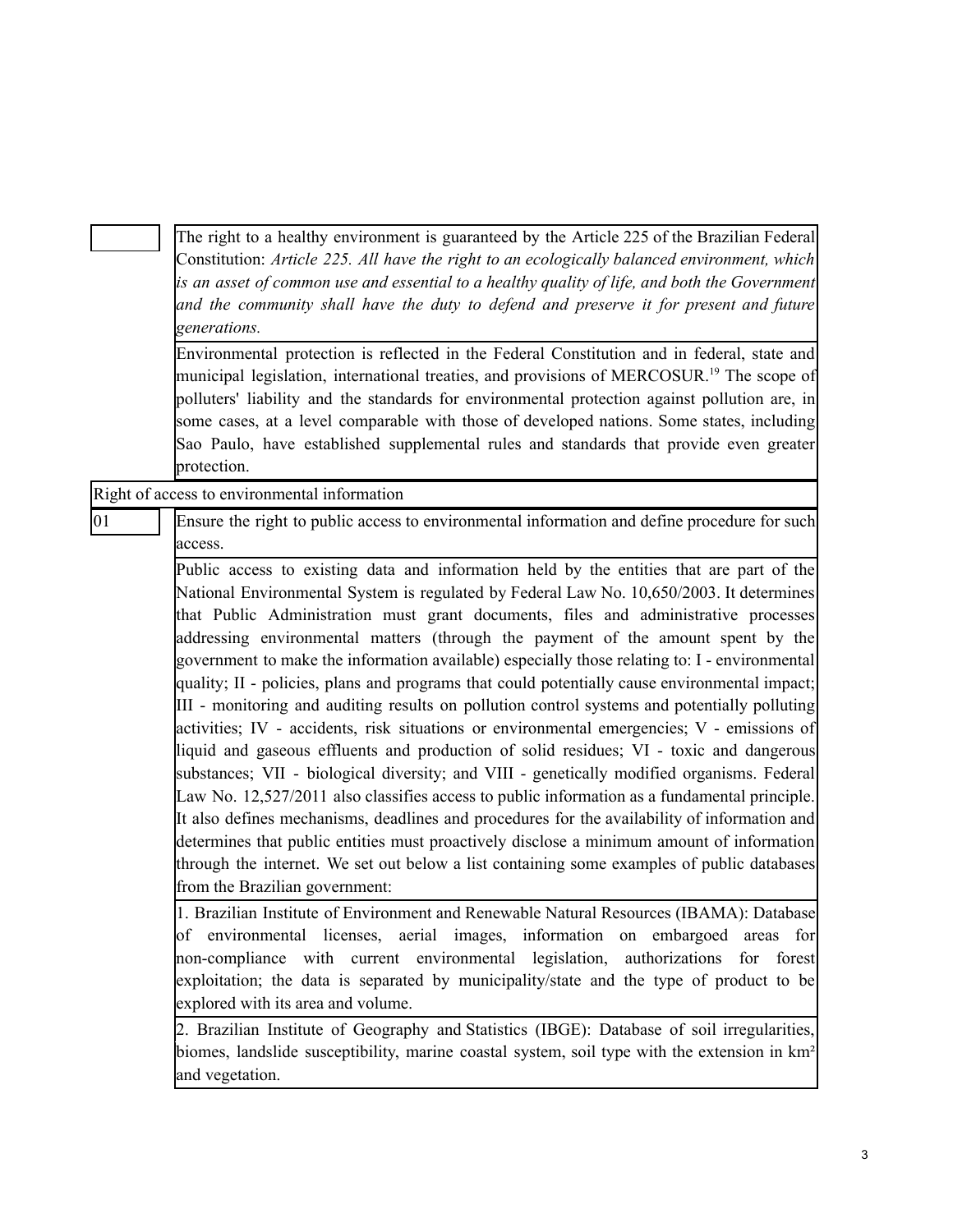|              | Brazil also enacted Federal Law No 12,527/2011 that regulates the comprehensive right of             |
|--------------|------------------------------------------------------------------------------------------------------|
|              | access to public information, providing state duties to efficiently manage government                |
|              | documents or those under government custody, and to make knowledge and consultation                  |
|              | thereof available to all. Availability, authenticity, and integrity are the main legal attributes of |
|              | public information according to such Law.                                                            |
| 02           | Define specific rules facilitating access to environmental information to persons and groups         |
|              | in vulnerable situations, including making efforts to identify and support persons or groups         |
|              | in vulnerable situations, providing assistance in preparing requests for access and ensuring         |
|              | information is available in the various languages used in the country.                               |
|              | The ILO Convention No. 169 establishes guidelines to facilitate access to environmental              |
|              | information to indigenous and tribal people. The Public Administration, especially District          |
|              | Attorney's Office and Public Defendant's Office usually apply the same regulation to other           |
|              | traditional communities and groups in vulnerable situation.                                          |
| $ 03\rangle$ | Ensure access to environmental information is provided at no cost, provided for costs of             |
|              | reproduction and delivery, which must be reasonable.                                                 |
|              | Federal Law No. 10,650/2003 determines that Public Administration' entities must grant               |
|              | documents, files and administrative processes addressing environmental matters through the           |
|              | payment of the amount spent by the government to make the information available.                     |
|              | However, Federal Law No. 12,527/2011 establishes that access to the information is free of           |
|              | charge, exception made in case of obtaining copies of documents, when a fee shall be                 |
|              | demanded.                                                                                            |
| 04           | Establish or designate one or more impartial entities or institutions with autonomy and              |
|              | independence to promote transparency in access to environmental information.                         |
|              | Although there is no express provision on that matter in the Brazilian legislation, the District     |
|              | Attorney's Office must act in matters regarding environmental protection and therefore, they         |
|              | can be engaged in public hearings and other consults to the people concerned with                    |
|              | environmental issues. Some NGOs in Brazil are also concerned with transparency in access             |
|              | to environmental information.                                                                        |
| 05           | that competent authorities generate, collect, publicize and disseminate<br>Guarantee                 |
|              | environmental information relevant to their functions.                                               |
|              | As mentioned, Federal Law No. 10,650/2003 and 12,527/2011 determine that Public                      |
|              | Administration' entities must grant documents, files and administrative processes addressing         |
|              | environmental matters (through the payment of the amount spent by the government to make             |
|              | the information available) with specification on several subjects and topics.                        |
| 06           | Create one or more environmental information systems.                                                |
|              | 1. As mentioned, Federal Law nº 10,650/2003 determines that public authorities may require           |
|              | the periodic provision of any type of information by private entities, through a specific            |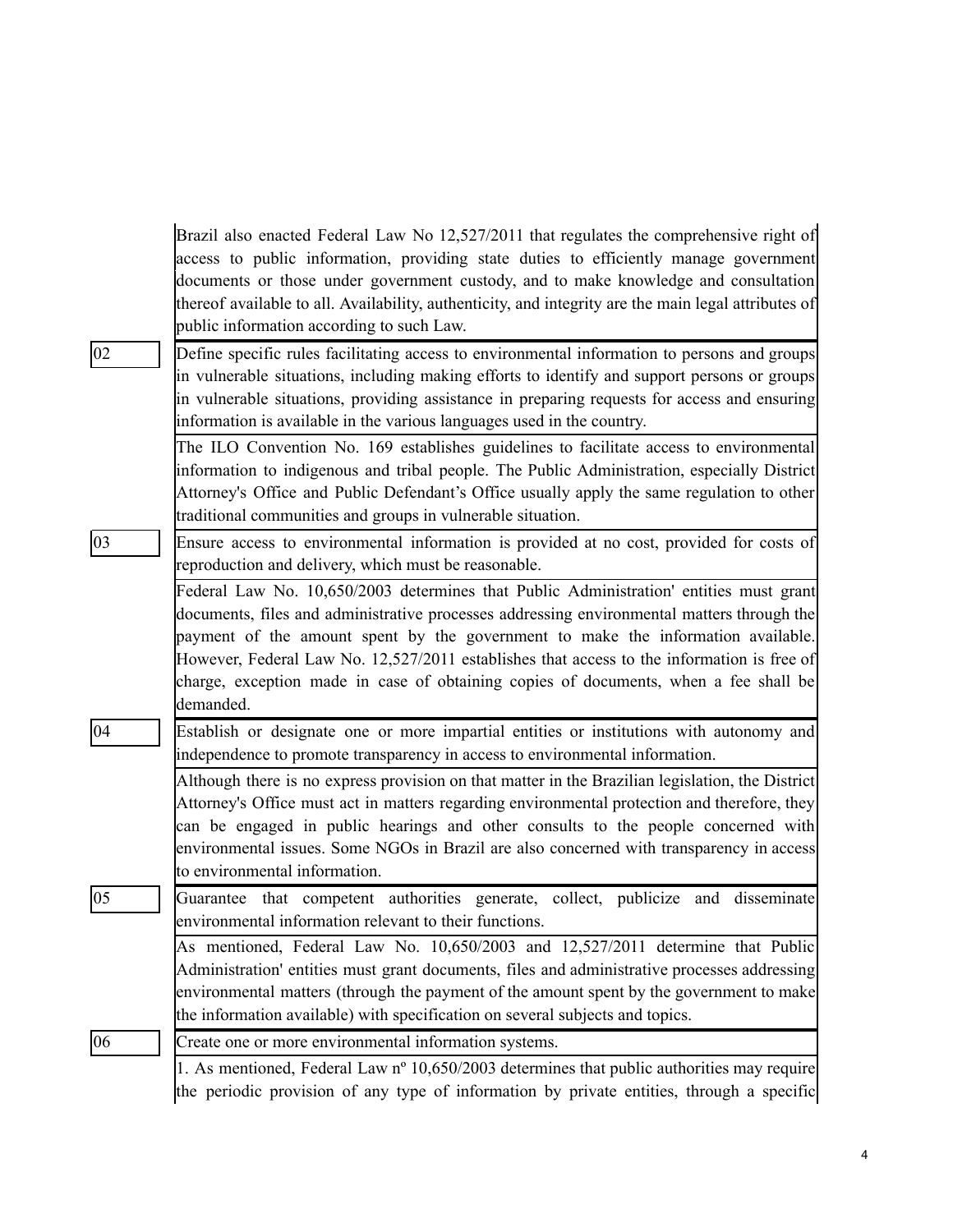system to be implemented by all SISNAMA (Environment National System) entities on the potential and effective environmental impacts of their activities.

2. Different systems of environmental information may exist in the States and Municipalities. For instance, Federal Law No. 12,651/2012 (National Forestry Code) creates an environmental and rural registry (*Cadastro Ambiental Rural - CAR*) that compels every owner of a rural area to register information about preserved areas in their properties. This registry is made available by each State of the Federation. The National Policy of Solid Waste (Federal Law No. 12,305/2010) also provides the obligation to prepare an inventory of waste in specific sectors, and to file the information with the respective state environmental agency.

07 Create materials, waste and pollutant release and transfer register.

As mentioned, Federal Law No. 10,650/2003 determines that Public Administration' entities must grant documents, files and administrative processes addressing environmental matters (through the payment of the amount spent by the government to make the information available) with specification on several subjects and topics, including materials, waste and pollutant release.

According to Brazilian legislation, the generator is responsible for the proper final disposal of hazardous and non-hazardous waste. Federal and some state regulations require that the transportation, treatment and disposal of wastes (whether solid, hazardous, non-hazardous or medical) must be subject to the prior approval of a state environmental protection agency. In some cases, companies may temporarily store waste in their facilities under state approval and supervision. The Federal Law No. 12,305/2010 establishes the National Policy on Solid Waste among other provisions, requires the implementation of EPR - Extended Producer Responsibility obligations (including take back requirements) by manufacturers, importers, retailers and distributors of agrochemicals and fertilizers, batteries, tires, lubricant oil, fluorescent lamps, electronics, packages in general, among others. There are also specific requirements for hazardous waste classification, inventory and disposal reporting requirements, and waste import and export, transport, storage and disposal. The general rule is that hazardous wastes are those that pose potential risks to the environment and public health. As a general rule, the environmental protection agencies adopt the waste classification of ABNT Technical Standard NBR 10.004, which considers as hazardous the waste that is toxic, corrosive, flammable, and radioactive.

Recently, the Federal government established the obligation of a Transportation Manifest of Industrial Waste (*MTR - Manifesto de Transporte de Resíduos*), a document which must accompany the transportation of industrial waste in the national territory, which is now mandatory for all those waste generators subject to the preparation of a Management Plan on Solid Waste. The generator of the waste will be exclusively responsible for issuing the MTR form for each shipment of waste for final destination. Non-compliance with the MTR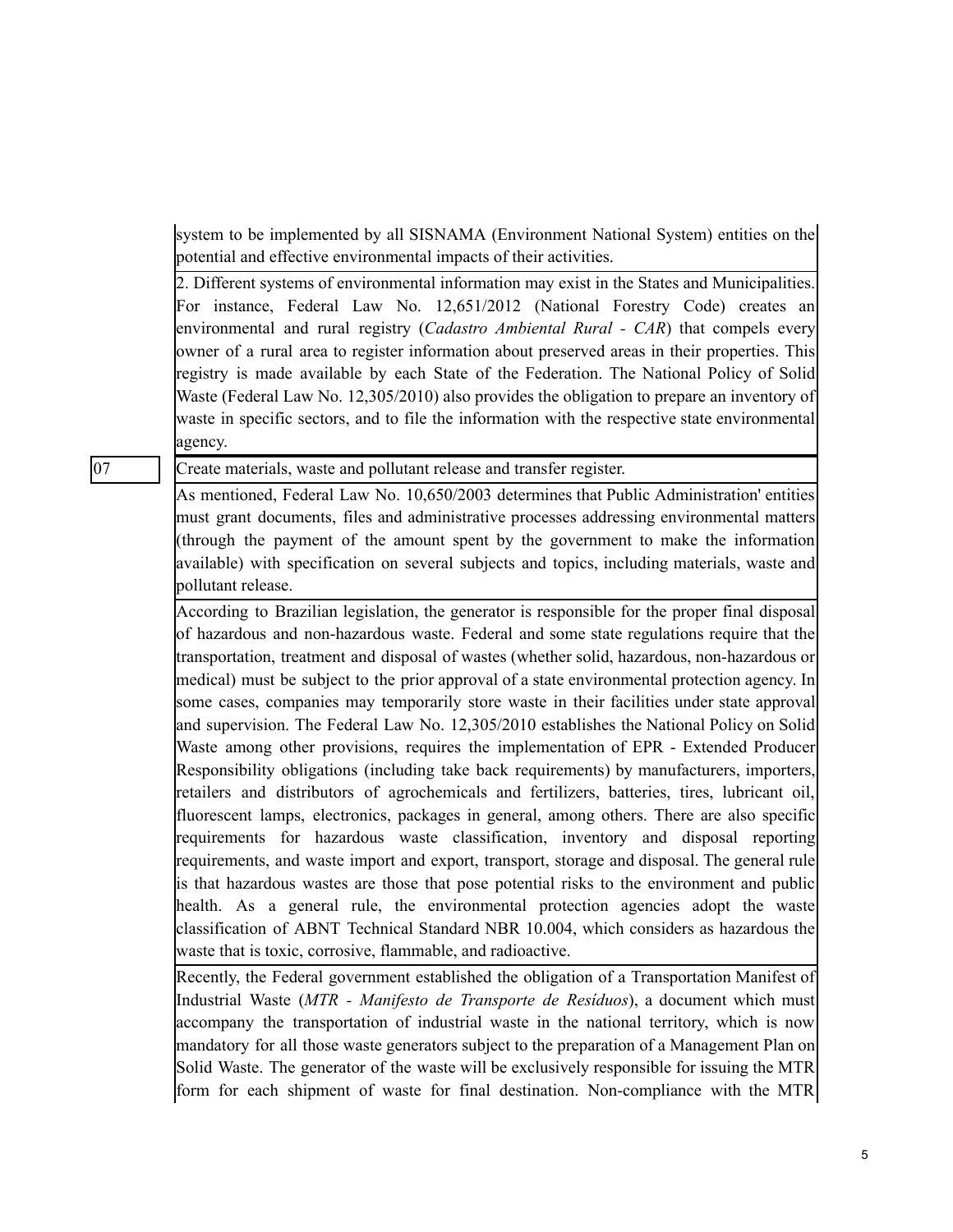obligations may subject the responsible parties to penalties established by environmental laws (Environmental Ministerial Ordinance No. 280/2020).

The Federal Law also obliges certain manufacturers, retail sellers and service providers to prepare a solid waste management plan to become part of the environmental licensing proceeding of the relevant activity. Please refer to next Item for further details on this Policy.

Businesses operating in Brazil that discharge liquid effluents are subject to federal and state government environmental control. National Environmental Council ("CONAMA") Resolution No. 357/05, altered by CONAMA Resolution No. 430/11, sets the standards for effluents, their maximum levels of pollutants, and the discharge regime. Governmental water quality standards differ according to water suitability of the water body receiving the discharged effluent. Brazil's water quality standards cover a broad range of pollutants and substances, including oil, fecal coliforms, dissolved oxygen, and various toxins. The use of specific segments of streams and water bodies are ruled by competent governmental agencies.

08 Guarantee immediate disclosure and dissemination of information in case of imminent threat to public health or the environment, develop and implement early warning system.

> The Declaration of Rio de Janeiro (ECO-92) states, in principle 10, that "at the national level, each individual must have adequate access to information relating to the environment available to public authorities, including information on hazardous materials and activities in their communities".

> The environmental issues are treated separately by Brazilian legislation. The obligation of disclosure must be evaluated in each issue. For instance, Federal Law No. 12,334/2010 compels the entrepreneur to disclose and disseminate information in case of imminent threat regarding damns. Additionally, CONAMA's Resolution No. 420/2009 provides the disclosure obligation when any kind of contamination with risk is detected. In addition, depending on state and municipal rules, companies may be required to disclose to the local environmental authorities relevant information in case of accidents, leakages or serious environmental risks. In the State of São Paulo, disclosure is mandatory if contamination is suspected (State Law No. 13,577/2009).

09 Publish and disseminate national report on the state of the environment, at intervals no longer than 5 years. Monitoring activities and corresponding reports by the private sector are usually included in the environmental permits issued by the environmental authorities, depending on the applicable federal, state or local law.

10 Encourage independent environmental performance reviews evaluating efficacy, effectiveness and progress of national environmental policies in fulfillment of national and international commitments.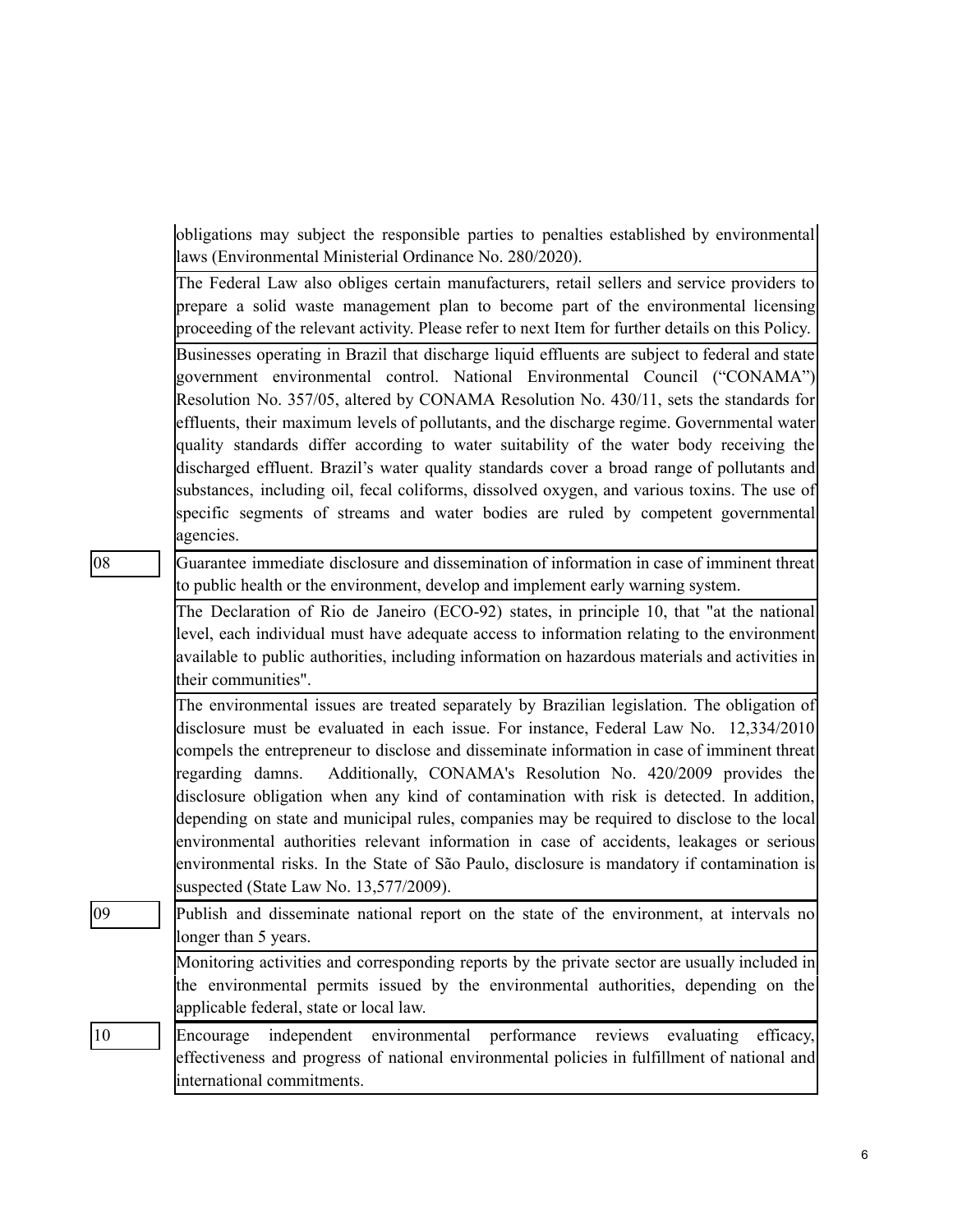Parallel to voluntary initiatives on environmental auditing, the Federal Government and several States provide for rules on mandatory auditing in some industry sectors. Federal CONAMA's Resolution No. 306/02 (altered by Resolution No. 381/06) establishes minimum requirements for environmental audits. Also, Federal Law No. 11,284/06, which established proceedings for the management of public forests by private companies, elected forest audits as an important instrument to guarantee the sustainable use of concession areas. According to the law, all concessions must be subject to independent forest audits which will be carried out at least every three (3) years and supported by the assignee.

At state level, Rio de Janeiro initiated this legislative approach in 1991, followed by Minas Gerais, Espírito Santo, São Paulo and Paraná. The Rio de Janeiro and the São Paulo laws require periodic environmental auditing of pollution control systems and of activities which may cause potential harm to the environment. Other States have also adopted similar legislation. Major cities have also included environmental auditing mandates as part of the local environmental requirements (e.g., Santos - SP and Vitória - ES).

11 Ensure consumers and users have official relevant and clear information on the environmental qualities of goods.

> The Consumer Defense Code (Federal Law No. 8,078/1990 - "CDC") determines the National Policy for Consumer Relations in its Article 4. One of the mentioned objectives of the policy is the promotion of actions aimed at the financial and environmental education of consumers. Article 6 determines that "*consumers must receive adequate and clear information about dif erent products and services, with correct specification of quantity, characteristics, composition, quality, price and taxes, as well as the risks presented".*

12 Promote access to environmental information in possession of private entities and encourage public and private companies to prepare sustainability reports.

> CONAMA's Resolution No. 01/197 establishes that the environmental impact assessment must be available to people's consulting before public hearings, promoting, therefore, access to environmental information. As to sustainability reports, the Federal Law No. 6,404/1976 compels stock companies to publicize information regarding its performance, without mentioning sustainability as a requirement. However, National Central Bank and Security and Exchange Commission are revaluating the subject. It is expected that the new rules will regulate the ESG disclosure requirements.

13 Guarantee mechanisms for public participation in decision-making processes, revisions, re-examinations or updates with respect to projects, activities and other processes for granting environmental permits that have or may have significant impact on the environment or when they may affect health.

> The Brazilian government, represented by IBAMA, is concerned with the society's participation in public hearings on the discussion of large projects with an environmental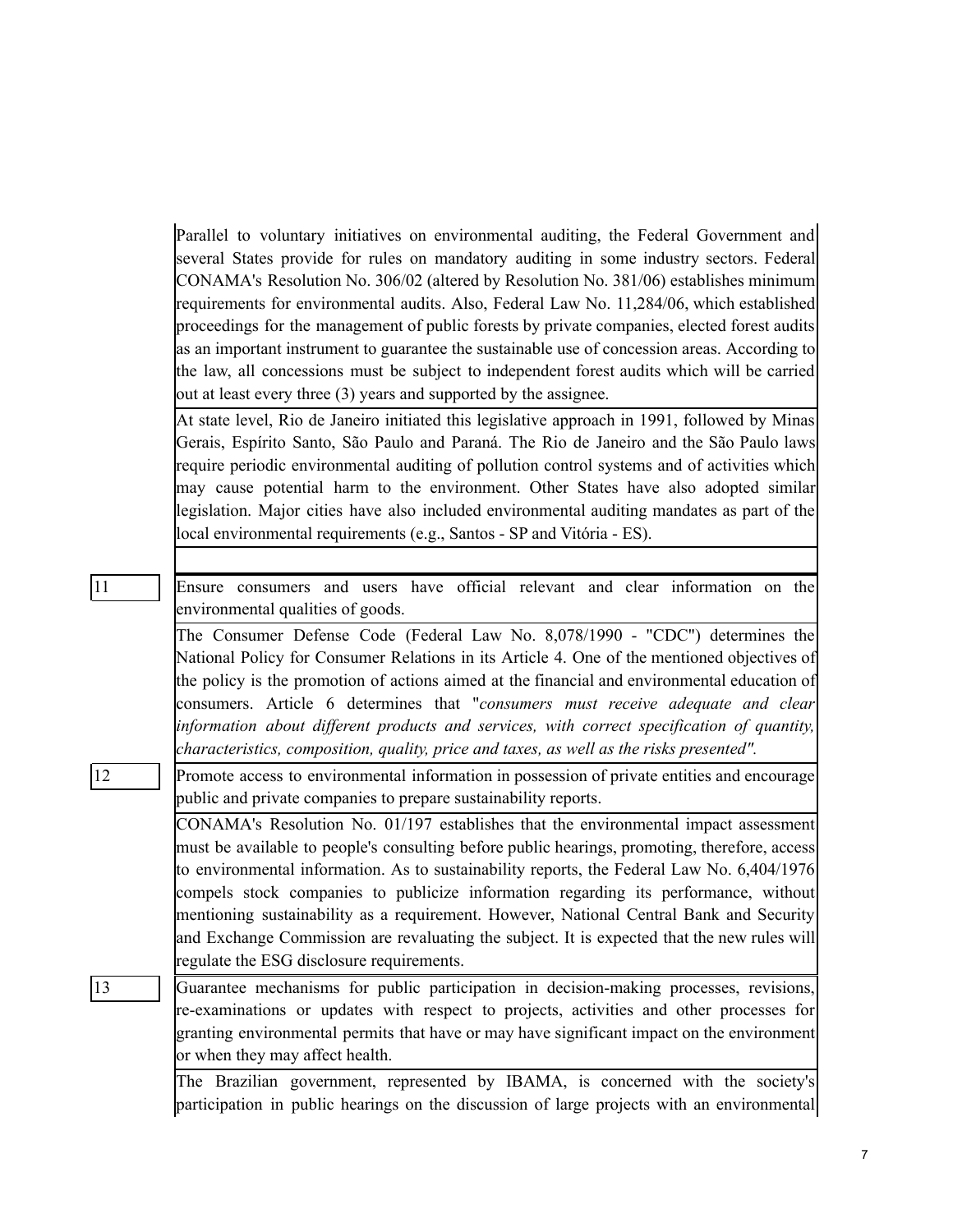|    | impact. During those hearings, participants can ask questions about the project and the                                                                                                     |
|----|---------------------------------------------------------------------------------------------------------------------------------------------------------------------------------------------|
|    | licensing process. If technically relevant, their suggestions are incorporated into the                                                                                                     |
|    | environmental licensing process. (CONAMA's Resolution No. 09/1987).                                                                                                                         |
|    | When traditional communities, indigenous and tribal peoples are involved, the ILO<br>Convention No. 169 must be followed. The hearings must be done before the environmental                |
|    | impact assessment. People should be involved in the decision-making, participating in all the                                                                                               |
|    | process, including the choice of the location. These consultations must be undertaken with                                                                                                  |
|    | the objective of achieving an agreement regarding environmental issues.                                                                                                                     |
| 14 | Make efforts to identify the public directly affected by the above mentioned decision making                                                                                                |
|    | processes, and promote specific actions to facilitate their participation.                                                                                                                  |
|    | During the public hearings participants can ask questions about the project and the licensing                                                                                               |
|    | process. If technically relevant, their suggestions are incorporated into the environmental                                                                                                 |
|    | licensing process. The process is even more participative if those environmental issues                                                                                                     |
|    | concern to indigenous, tribal or traditional peoples. (CONAMA's Resolution No. 09/1987).                                                                                                    |
| 15 | Make public the following minimum necessary information related to the above mentioned                                                                                                      |
|    | decision-making processes: (a) description of the area of influence and physical and                                                                                                        |
|    | technical characteristics of the proposed project or activity; (b) description of the main                                                                                                  |
|    | environmental impacts of the project or activity and, as appropriate, the cumulative                                                                                                        |
|    | environmental impact; (c) description of the measures foreseen with respect to those impacts;                                                                                               |
|    | (d) a summary of (a), (b) and (c) herein in comprehensible, non-technical language; (e)                                                                                                     |
|    | public reports and opinions of the involved entities addressed to the public authority related                                                                                              |
|    | to the project or activity under consideration; (f) description of the available technologies to                                                                                            |
|    | be used and alternative locations for executing the project or activity subject to assessment,                                                                                              |
|    | when the information is available; and (g) actions taken to monitor the implementation and                                                                                                  |
|    | results of environmental impact assessment measures.                                                                                                                                        |
|    | CONAMA's Resolution No. 01/197 establishes that the environmental impact assessment                                                                                                         |
|    | must be available to people's consulting before public hearings, promoting, therefore, access                                                                                               |
|    | to environmental information. Nevertheless, all the information listed above is analyzed as<br>part of the environmental licensing process, which is considered public information and must |
|    | be made available if anyone requests it.                                                                                                                                                    |
| 16 |                                                                                                                                                                                             |
|    | Promote the right to public participation in environmental decision-making processes with<br>respect to environmental matters of public interest such as land-use planning, policies,       |
|    | strategies, plans, programmes, rules and regulations, which have or may have significant                                                                                                    |
|    | impact on the environment.                                                                                                                                                                  |
|    | IBAMA is concerned with the society's participation in public hearings on the discussion of                                                                                                 |
|    | large projects with an environmental impact. During those hearings, participants can ask                                                                                                    |
|    | questions about the project and the licensing process. If technically relevant, their                                                                                                       |
|    | suggestions are incorporated into the environmental licensing process. The process is even                                                                                                  |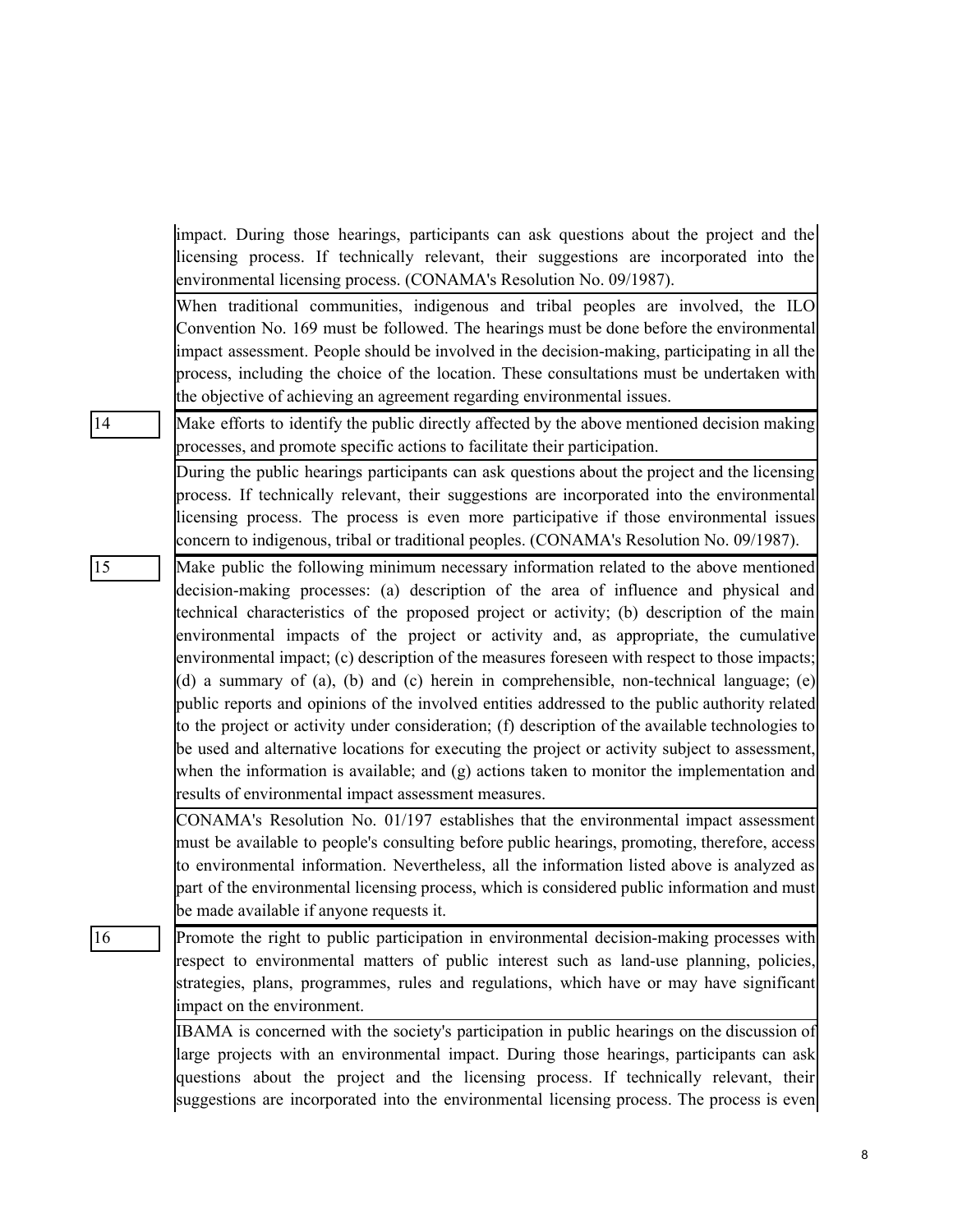|              | more participative if those environmental issues concern to indigenous, tribal or traditional<br>peoples. In that case, instead of a hearing, it is promoted a consultancy to the people.<br>(CONAMA's Resolution No. 09/1987 and ILO Convention No. 169).                                                                                                                                                                                                                                                                                                                                                                                                                         |
|--------------|------------------------------------------------------------------------------------------------------------------------------------------------------------------------------------------------------------------------------------------------------------------------------------------------------------------------------------------------------------------------------------------------------------------------------------------------------------------------------------------------------------------------------------------------------------------------------------------------------------------------------------------------------------------------------------|
| 17           | Define procedure and mechanisms that support the right to public participation in above<br>mentioned decision-making processes, from early stages until decision is made.                                                                                                                                                                                                                                                                                                                                                                                                                                                                                                          |
|              | CONAMA's Resolution No. 09/1987 provides for the obligation of public hearings in the<br>environmental licensing process. ILO Convention No. 169 provides for the obligation of<br>consultations to indigenous, tribal or traditional peoples.                                                                                                                                                                                                                                                                                                                                                                                                                                     |
| 18           | With regards to above mentioned decision-making processes, guarantee public is informed,<br>as a minimum, of (a) the nature of the environmental decision, (b) the authority responsible<br>for making the decision and other authorities or bodies involved, (c) procedure for public<br>participation, (d) other public authorities where additional information can be requested and<br>procedure for such request.                                                                                                                                                                                                                                                             |
|              | IBAMA is concerned with the society's participation in public hearings on the discussion of<br>large projects with an environmental impact. During those hearings, participants can ask<br>questions about the project and the licensing process. If technically relevant, their<br>suggestions are incorporated into the environmental licensing process. The process is even<br>more participative if those environmental issues concern to indigenous, tribal or traditional<br>peoples. In that case, instead of a hearing, it is promoted a consultancy to the people. Those<br>elements are defined by CONAMA Resolution No. 01/1986; 09/1987 and ILO Convention<br>No. 169. |
| $ 19\rangle$ | Provide the means to facilitate understanding and participation of directly affected public<br>with primary language that is different from official language                                                                                                                                                                                                                                                                                                                                                                                                                                                                                                                      |
|              | ILO Convention No. 169 establishes the obligation to consult indigenous, tribal or traditional<br>peoples, including to facilitate understanding and participation in case those people do not<br>speak Portuguese.                                                                                                                                                                                                                                                                                                                                                                                                                                                                |
| 20           | Encourage establishment of appropriate spaces for consultation in which various groups and<br>sectors are able to participate.                                                                                                                                                                                                                                                                                                                                                                                                                                                                                                                                                     |
|              | IBAMA is concerned with the society's participation in public hearings on the discussion of<br>large projects with an environmental impact. During those hearings, participants can ask<br>questions about the project and the licensing process. If technically relevant, their<br>suggestions are incorporated into the environmental licensing process. The process is even<br>more participative if those environmental issues concern to indigenous, tribal or traditional<br>peoples. In that case, instead of a hearing, it is promoted a consultancy to the people.                                                                                                        |
| 21           | Guarantee domestic legislation and international obligations in relation to the rights of<br>indigenous peoples and local communities are observed.                                                                                                                                                                                                                                                                                                                                                                                                                                                                                                                                |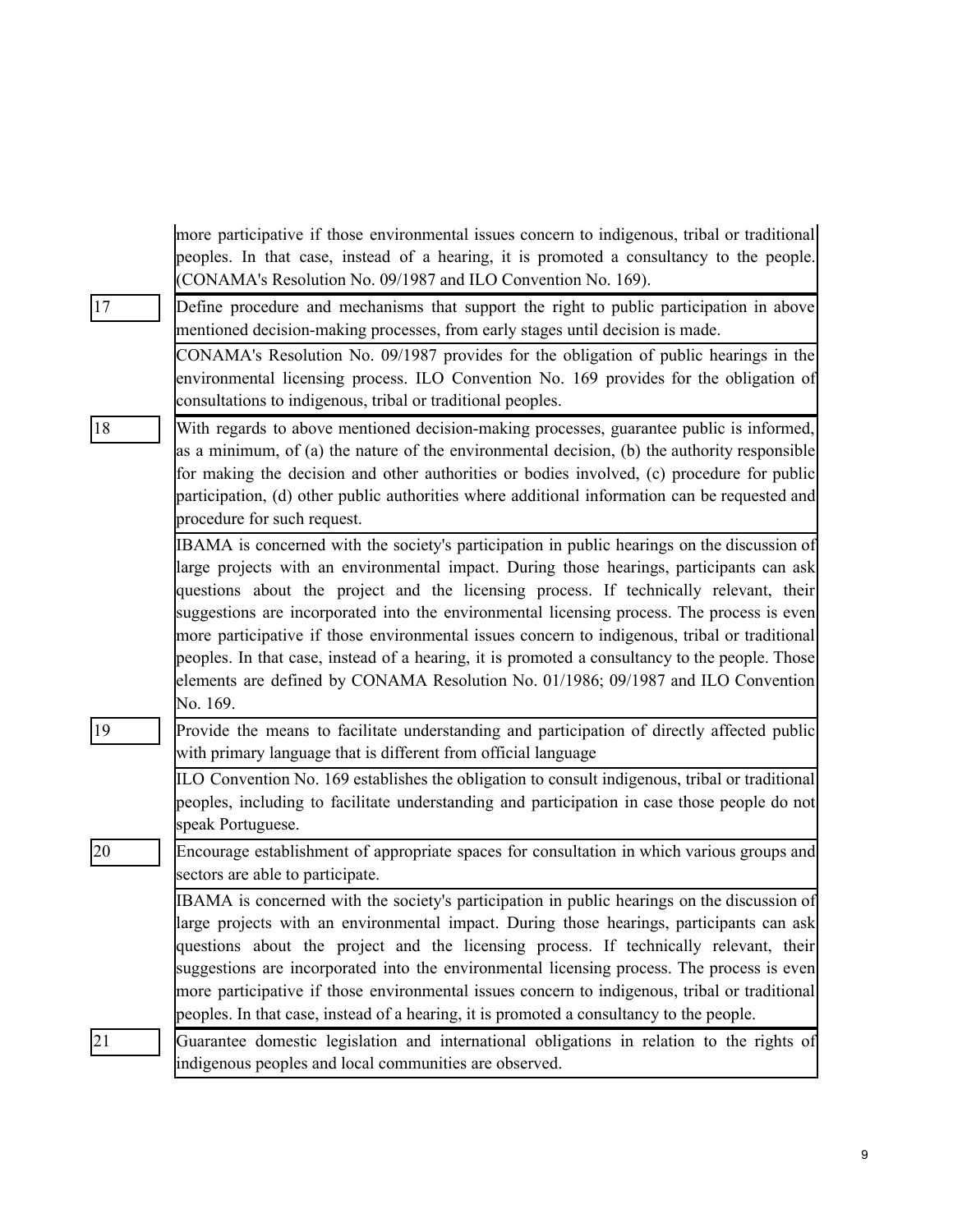|    | The Brazilian Federal Constitution covers the rights of the indigenous people in a specific<br>chapter. The governmental indigenous protection agency is the National Indigenous<br>Foundation (FUNAI), created by Federal Law No. 5,371/1967. FUNAI is responsible for<br>promoting studies on identification, delimitation, demarcation, land title regularization and<br>registration of lands traditionally occupied by indigenous people, in addition to monitoring<br>and inspecting indigenous lands and also coordinating and implementing protection policies<br>for isolated indigenous communities.                                                                                                                                                                                                                                                                                                                                                                                                                                                                                                                                                                                                                                                                                                                                    |
|----|---------------------------------------------------------------------------------------------------------------------------------------------------------------------------------------------------------------------------------------------------------------------------------------------------------------------------------------------------------------------------------------------------------------------------------------------------------------------------------------------------------------------------------------------------------------------------------------------------------------------------------------------------------------------------------------------------------------------------------------------------------------------------------------------------------------------------------------------------------------------------------------------------------------------------------------------------------------------------------------------------------------------------------------------------------------------------------------------------------------------------------------------------------------------------------------------------------------------------------------------------------------------------------------------------------------------------------------------------|
|    | In addition, ILO Convention No. 169 was ratified by Federal Decree No. 10,088/2019.<br>Access to justice in environmental matters                                                                                                                                                                                                                                                                                                                                                                                                                                                                                                                                                                                                                                                                                                                                                                                                                                                                                                                                                                                                                                                                                                                                                                                                                 |
| 01 |                                                                                                                                                                                                                                                                                                                                                                                                                                                                                                                                                                                                                                                                                                                                                                                                                                                                                                                                                                                                                                                                                                                                                                                                                                                                                                                                                   |
|    | Ensure domestic legislation guarantees substantive and procedural due process.                                                                                                                                                                                                                                                                                                                                                                                                                                                                                                                                                                                                                                                                                                                                                                                                                                                                                                                                                                                                                                                                                                                                                                                                                                                                    |
|    | The Brazilian legislation, represented by the civil and criminal procedural codes, provides<br>the substantive and procedural due process of law principle. Article 5 of the Federal<br>Constitution also establishes that: $LIV - no$ one shall be deprived of freedom or property<br>without due process of law; $LV$ – parties in judicial or administrative proceedings and<br>defendants in general are ensured an adversary system and a full defense, with the means<br>and resources inherent therein;                                                                                                                                                                                                                                                                                                                                                                                                                                                                                                                                                                                                                                                                                                                                                                                                                                    |
| 02 | In addition and support of due process, have (a) competent State entities with access to<br>expertise in environmental matters; (b) effective, timely, public, transparent and impartial<br>procedures that are not prohibitively expensive; (c) broad active legal standing in defense of<br>the environment; (d) the possibility of ordering precautionary and interim measures, inter<br>alia, to prevent, halt, mitigate or rehabilitate damage to the environment; (e) measures to<br>facilitate the production of evidence of environmental damage such as the reversal of the<br>burden of proof and the dynamic burden of proof; (f) mechanisms to execute and enforce<br>judicial and administrative decisions in a timely manner; and (g) mechanisms for redress                                                                                                                                                                                                                                                                                                                                                                                                                                                                                                                                                                        |
|    | Federal and State District Attorneys, the Public Defendant's Office, Environmental<br>Protection Agencies, as well as Brazilian nongovernmental organizations (NGOs) registered<br>with public record offices have standing orders to sue for environmental damages in public<br>civil lawsuits (similar to US class actions). Public civil lawsuits are regulated by Federal<br>Law Nos. 7,347/85 and No. 8,078/90. Individuals are not entitled to sue under Federal Law<br>No. 7,347/85, but they may sue a Popular Action, regulated by the Federal Law No.<br>$4,717/1965$ . They may also sue to recover personal damages under Brazilian nuisance and<br>tort laws. In the event of environmental damage, administrative and criminal sanctions, as<br>well as civil liability (for the damages caused to third parties) may apply. Environmental<br>civil liability in Brazil is considered strict and joint (i.e., each individual party is wholly<br>liable for all parties' liabilities) and strictly connected with the environmental damage repair.<br>The obligations that could be imposed may vary in each case and depend on the nature of the<br>damage. In this sense, three categories of damage repair may be applied: (i) repair of the<br>damage itself; (ii) environmental compensation; and (iii) indemnity. In general, |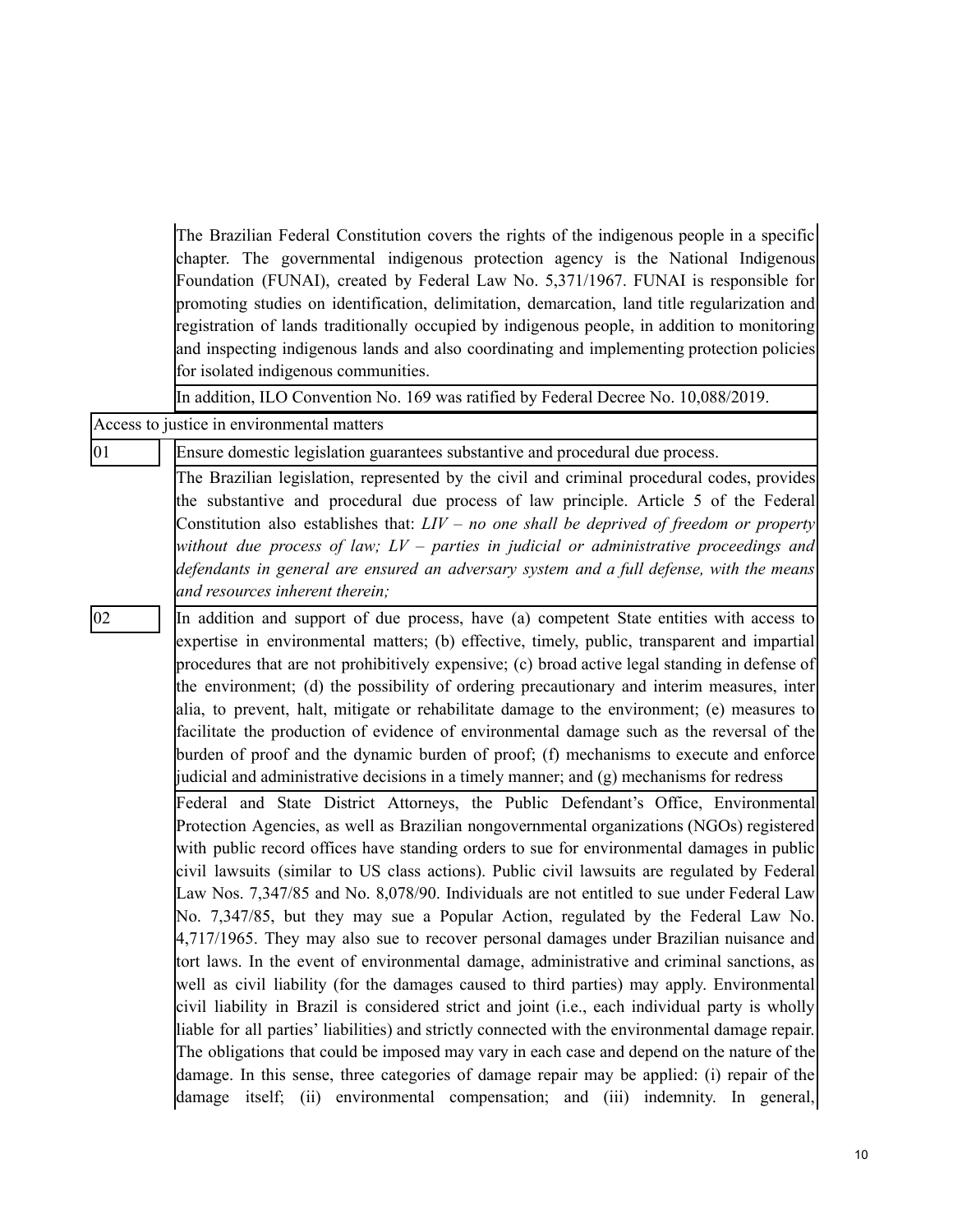administrative penalties at the federal level are established by Federal Decree No. 6,514/08, which regulates Federal Law No. 9,605/98 ("Environmental Crimes Law"). Federal Law No. 9,605/98 establishes criminal and administrative liability for damage to the environment. The law imposes severe criminal sanctions on individuals and legal entities that contribute to environmental damage, including officers, controllers, management boards, managers and employees of said legal entities

03 Establish (a) measures to minimize or eliminate barriers to the exercise of the right of access to justice; (b) means to publicize the right of access to justice and the procedures to ensure its effectiveness; (c) mechanisms to systematize and disseminate judicial and administrative decisions; and (d) the use of interpretation or translation of languages other than the official languages.

> Item XXXV of art. 5 of the Federal Constitution of Brazil ensures that jurisdiction or access to justice cannot be waived, defining that the law shall not exclude from the appreciation of the Judiciary any lesion or threat to the right. The Civil Procedure Code in art. 346 caput, included an identical rule, the code also provides free access to justice for the underprivileged, and ensures free legal assistance by the public defender's office.

04 Establish support mechanisms, including free technical and legal assistance with the objective to meet the needs of persons or groups in vulnerable situations.

The Federal Constitution establishes that the country is responsible for providing full legal assistance, free of charge, to those who can prove they do not have sufficient resources. The state agency responsible for this service is the public defendant's office, present in every state of Brazil, ensuring access to justice. The Public Defendant's Office has the legal prerogative of filing public civil actions for the collective defense of vulnerable citizens. This instrument can be used in several areas of Law - such as Housing, Urban Planning, Health and Environment. The law also provides for the Public Defender's Office to promote terms of adjustment of conduct / consent agreements.

05 Ensure judicial and administrative decisions adopted in environmental matters are in writing. Brazilian legislation is quite evolved, ruled by the Brazilian procedural code (Federal Law No. 13.105) that provides in its art. 205 that the decisions must be written and signed by the judge.

06 Promote alternative dispute resolution mechanisms to allow such disputes are prevented or resolved.

Recently, Federal Decree No. 9,760/2019 instituted the environmental conciliation hearing, which allows the defendant to negotiate with the public authorities about a possible discount on the amount of the imposed fine or the conversion of the fine into environmental preservation services, unless the environmental damages result in human deaths.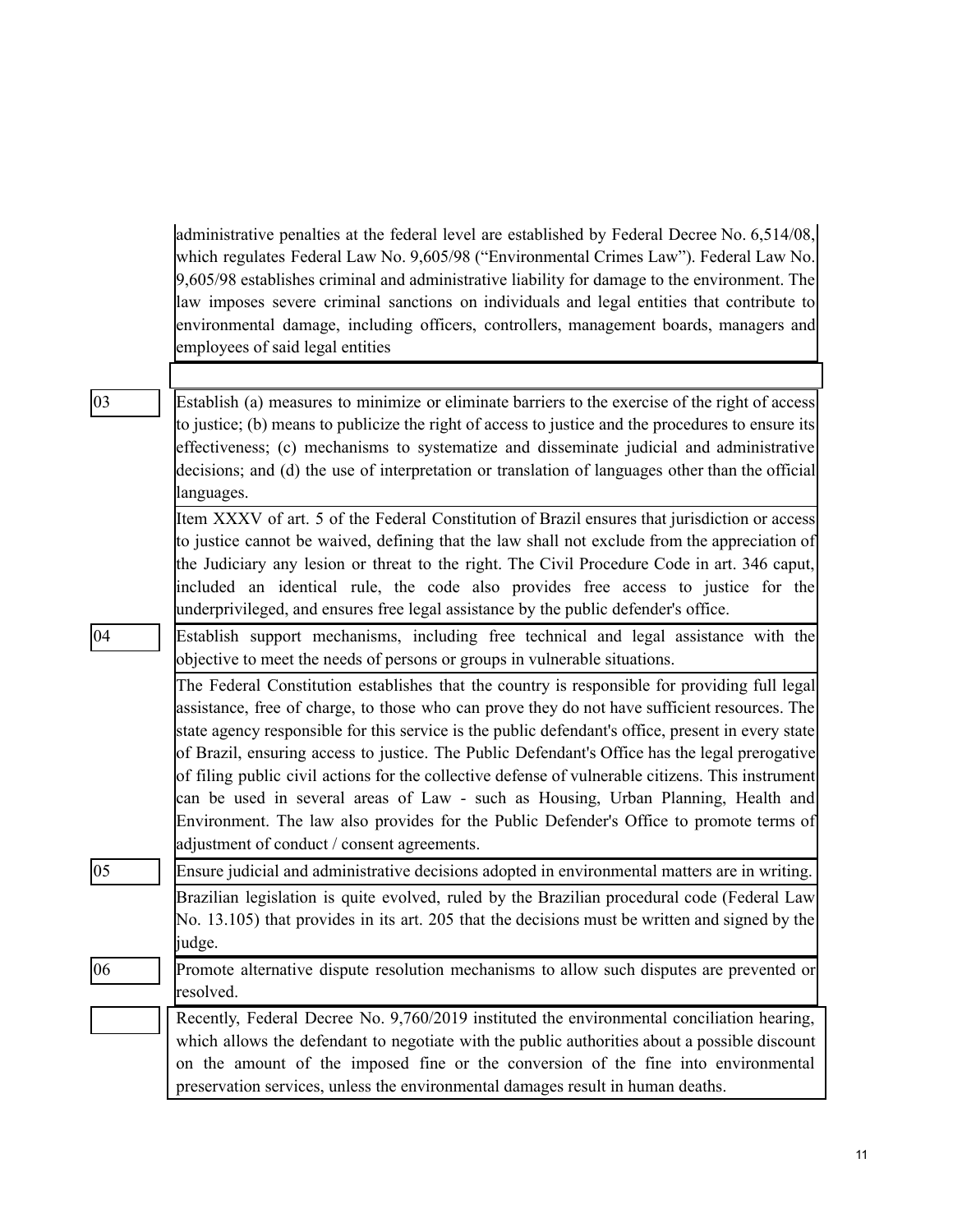|               | Human rights defenders in environmental matters                                                                                                                                                                                                                                                                                                                                                                                                                                                                                                                                |  |
|---------------|--------------------------------------------------------------------------------------------------------------------------------------------------------------------------------------------------------------------------------------------------------------------------------------------------------------------------------------------------------------------------------------------------------------------------------------------------------------------------------------------------------------------------------------------------------------------------------|--|
| $ 01\rangle$  | Guarantee a safe and enabling environment for persons, groups and organizations that<br>promote and defend human rights in environmental matters.                                                                                                                                                                                                                                                                                                                                                                                                                              |  |
|               | Brazil has adopted measures for the protection of the rights of human rights defenders in                                                                                                                                                                                                                                                                                                                                                                                                                                                                                      |  |
|               | environmental matters, listed below the international instruments for the protection already<br>ratified by Brazil: Universal Declaration of Human Rights (1948); Declaration on the Right<br>to Development (1986); Vienna Declaration and Program of Action (1993); Declaration of<br>Beijing (1995); American Declaration of the Rights and Duties of Man (1948); Precepts of<br>the Charter of the United Nations (1945); Convention against Genocide (1949); Convention<br>relating to the Status of Refugees (1951); Protocol relating to the Status of Refugees (1966); |  |
|               | International Covenant on Civil and Political Rights (1966); International Covenant on                                                                                                                                                                                                                                                                                                                                                                                                                                                                                         |  |
|               | Economic, Social, and Cultural Rights (1966); Convention on the Elimination of All Forms                                                                                                                                                                                                                                                                                                                                                                                                                                                                                       |  |
|               | of Racial Discrimination (1968); Convention on the Elimination of All Forms of                                                                                                                                                                                                                                                                                                                                                                                                                                                                                                 |  |
|               | Discrimination Against Women (1984); Convention Against Torture and Other Cruel,<br>Inhuman or Degrading Treatment or Punishment (1984); Convention on the Rights of the                                                                                                                                                                                                                                                                                                                                                                                                       |  |
|               | Child (1989); American Convention on Human Rights (1969); Inter-American Convention to                                                                                                                                                                                                                                                                                                                                                                                                                                                                                         |  |
|               | Prevent and Punish Torture (1985); Indigenous and Tribal Peoples Convention (1989);                                                                                                                                                                                                                                                                                                                                                                                                                                                                                            |  |
|               | Inter-American Convention on the Prevention, Punishment, and Eradication of Violence                                                                                                                                                                                                                                                                                                                                                                                                                                                                                           |  |
|               | Against Women (1994)                                                                                                                                                                                                                                                                                                                                                                                                                                                                                                                                                           |  |
| $ 02\rangle$  | Recognize, protect and promote rights and ability to access such rights of human rights<br>defenders.                                                                                                                                                                                                                                                                                                                                                                                                                                                                          |  |
|               | The Federal and State District Attorney Office has specific Prosecutor's Offices known as                                                                                                                                                                                                                                                                                                                                                                                                                                                                                      |  |
|               | Federal/State Prosecutor for Citizens' Rights (PFDC), whose specific focus is the promotion<br>of citizenship and human dignity in defense of constitutional rights.                                                                                                                                                                                                                                                                                                                                                                                                           |  |
|               | Federal Decree No. 9,571/2018 establishes guidelines for companies to develop their own                                                                                                                                                                                                                                                                                                                                                                                                                                                                                        |  |
|               | human rights policies. The DA's Office, especially in States that are historically more                                                                                                                                                                                                                                                                                                                                                                                                                                                                                        |  |
|               | susceptible to human rights violation, is looking into companies in order to avoid any human<br>rights violations, such as slave and child labor.                                                                                                                                                                                                                                                                                                                                                                                                                              |  |
| $ 03\rangle$  | Prevent, investigate and punish attacks, threats or intimidations directed to human rights<br>defenders.                                                                                                                                                                                                                                                                                                                                                                                                                                                                       |  |
| Respons<br> e | At the federal level, the Ministry of Women, Family and Human Rights is the agency<br>responsible for defending human and minority rights in Brazil. There are also state councils<br>for the protection of human rights defenders. In the State of Pará-where the highest number<br>of deaths of environmental defenders occurs-there is a specific Protection Program, created<br>by State Law No. 8444/2016, which offers protection to Human Rights Defenders<br>(individuals who exercise, alone or as part of a group, organization or social movement                   |  |
|               | activities toward the promotion, protection and defense of human rights), including                                                                                                                                                                                                                                                                                                                                                                                                                                                                                            |  |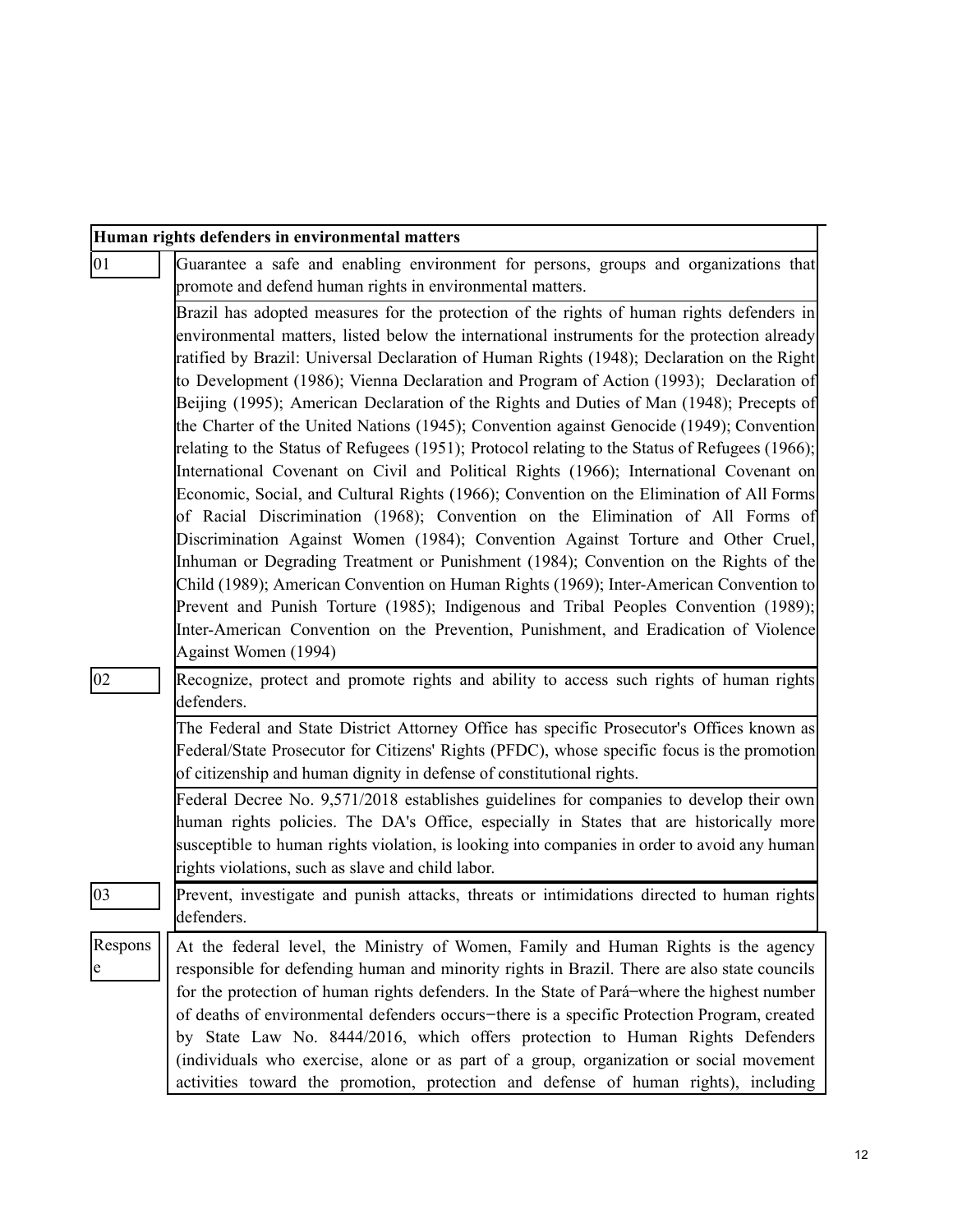|                 | indigenous people, threatened with death. There are approximately 58 individuals currently<br>protected under this State Law.                                                                                                                                                                                                                                                                                                                                                                                                                                                                                                                                                                                  |
|-----------------|----------------------------------------------------------------------------------------------------------------------------------------------------------------------------------------------------------------------------------------------------------------------------------------------------------------------------------------------------------------------------------------------------------------------------------------------------------------------------------------------------------------------------------------------------------------------------------------------------------------------------------------------------------------------------------------------------------------|
|                 | Compliance and implementation of the Escazú Agreement                                                                                                                                                                                                                                                                                                                                                                                                                                                                                                                                                                                                                                                          |
| $\overline{01}$ | Commit to provide resources for national activities needed to fulfill the obligations defined<br>by the agreement.                                                                                                                                                                                                                                                                                                                                                                                                                                                                                                                                                                                             |
|                 | Brazil has not ratified the Agreement yet. The agreement was signed during Michel Temer's<br>presidential term in 2018, but has not been sent to Congress for ratification. The agreement is<br>still in the process of internal processing prior to being sent to the legislative branch by<br>Brazilian president, Mr. Jair Bolsonaro. The text was sent to the environment and agricultural<br>ministries for analysis. It is not yet known if these ministries approved the agreement or<br>which comments were sent to the Civil House, the body responsible for presenting it to<br>Congress. Considering that the Agreement has not been ratified, Brazil has no obligation to<br>adopt its provisions. |
| 02              | Cooperate with other parties to the agreement with the objective to strengthen national<br>capabilities to implement the agreement.                                                                                                                                                                                                                                                                                                                                                                                                                                                                                                                                                                            |
|                 | Considering that Brazil has not ratified the Agreement, it is only subject to the international<br>obligations deriving from the Treaties to which it is a party and the Universal Declaration.<br>Other examples are the American Convention on Human Rights, the Rio Declaration on<br>Environment and Development, the Paris Agreement, among other Treaties and<br>Declarations that promote a standardization of commitments of the States in environmental<br>matters.                                                                                                                                                                                                                                   |
| $ 03\rangle$    | Encourage partnerships with non-parties to the agreement (states from others regions, private<br>organizations, civil society organizations, etc.).                                                                                                                                                                                                                                                                                                                                                                                                                                                                                                                                                            |
|                 | Brazil encourages agreements and initiatives that aim to protect the environment. Nowadays,<br>the most famous is the Amazon Fund, a REDD+ mechanism created to raise donations for<br>non-reimbursable investments in efforts to prevent, monitor and combat deforestation, as<br>well as to promote the preservation and sustainable use in the Brazilian Amazon.<br>Furthermore, there are hundreds of NGOs and environmental associations with projects<br>aimed at preservation and sustainable development.                                                                                                                                                                                              |
| 04              | Recognize that regional cooperation and information sharing shall be promoted in relation to<br>all aspects of illicit activities against the environment                                                                                                                                                                                                                                                                                                                                                                                                                                                                                                                                                      |
|                 | The Agreement has not been ratified, so there is no uniform and firm pronouncement from<br>Brazil expressly stating an intention of international collaboration with respect to illegal<br>activities against the environment.                                                                                                                                                                                                                                                                                                                                                                                                                                                                                 |
|                 | Other questions regarding topics not defined as obligations of the parties:                                                                                                                                                                                                                                                                                                                                                                                                                                                                                                                                                                                                                                    |